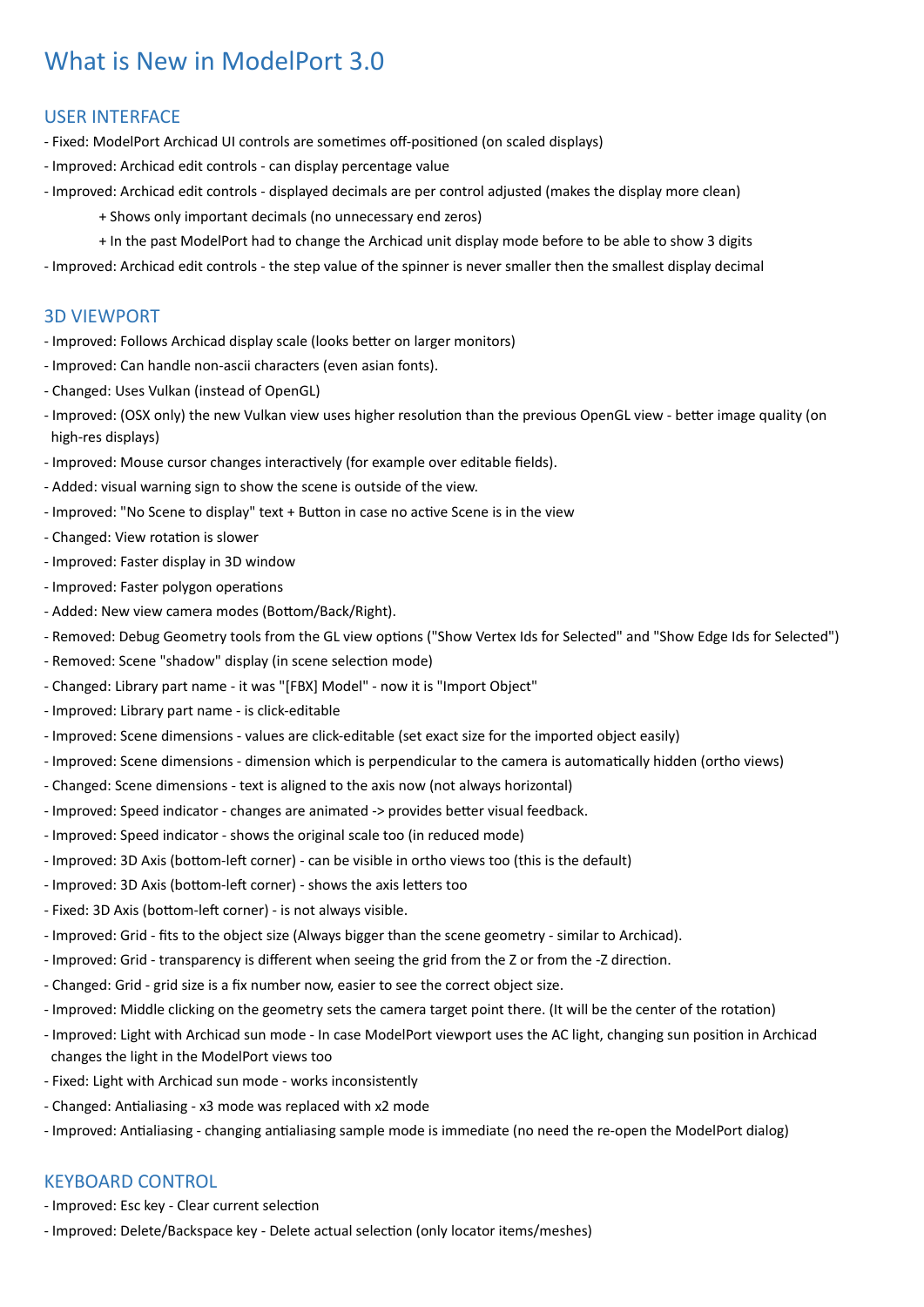#### **ITEM LIST** (view)

- Improved: Preview icons for Scene items
- Improved: Preview icons for Material items
- Improved: Preview icons for Texture items
- Improved: Unused Material or Texture items are shown in RED color
- Changed: In non-material selection mode, Mesh sub-materials have different icon
- Added: Drag and Drop for materials (from the Item List to the ModelPort 3D view Windows Only).
- Improved: Right click context menu can delete Materials and Textures too
- Added: Right click context menu new menu item "Rename item" to start editing the item name
- Added: Right click context menu new sub-menu "Select"
- Changed: Right click context menu select "All Meshes" is under sub-menu "Select"
- Added: Right click context menu new menu item "All Materials" under sub-menu "Select"
- Improved: In material selection mode "Item List" tab shows the textures which have no parent material.
- Improved: More consistent display of the items. It remembers if the list item was expanded or not and keeps this status between changes.

#### PROPERTIES (view)

- Added: Material preview sub-view
- Added: Scene (GDL image) preview image
- Added: Texture preview image
- Changed: It is possible now to set the Custom folder for Object and Texture import inside the edit field (not just with the browser button)
- Improved: The actual Library save mode can be stored as default.
- Changed: Position of the Rotation order pop-up has been changed
- Removed: Save Mode blue-ish help text (was confusing for some users)
- Changed: Material parameters are shown as percentage.
- Changed: Locator transform scale values are shown as percentage.
- Changed: Library part "Re-Scale" value is shown as percentage.

# **3D FILE LOADERS (FBX/Assimp)**

- Improved: Used FBX version changed to 2020.2.1
- Improved: Used Assimp version changed to 5.1.3 (my experience: it works better than the 4.x version in case of newer files, but sometimes worse with older files)
- Improved: (Assimp loader) In case more textures are available for a material, importer uses the top-most texture (previous version read the bottom texture).
- Added: gltf Graphics Library Transmission format (via Assimp)
- Added: x3d format successor of VRML (via Assimp)

#### BROWSER

- Improved: The file thumbnails are in Alphabetic order (on some system it was not in Alphabetic order).
- Improved: Right click context menu "Remove Thumbnail" works now on multi-selection too.
- Improved: Right click context menu "Delete..." works now on multi-selection too.

# **OTHER**

- Improved: While holding the Shift key the ModelPort 3D view is in paint selection mode.
- Changed: Material (Floor View) "Flat" mode was renamed to "Fill Color" mode.
- Improved: New Material (Floor view) mode "Flat", which shows the color of the 3D object, but without lighting.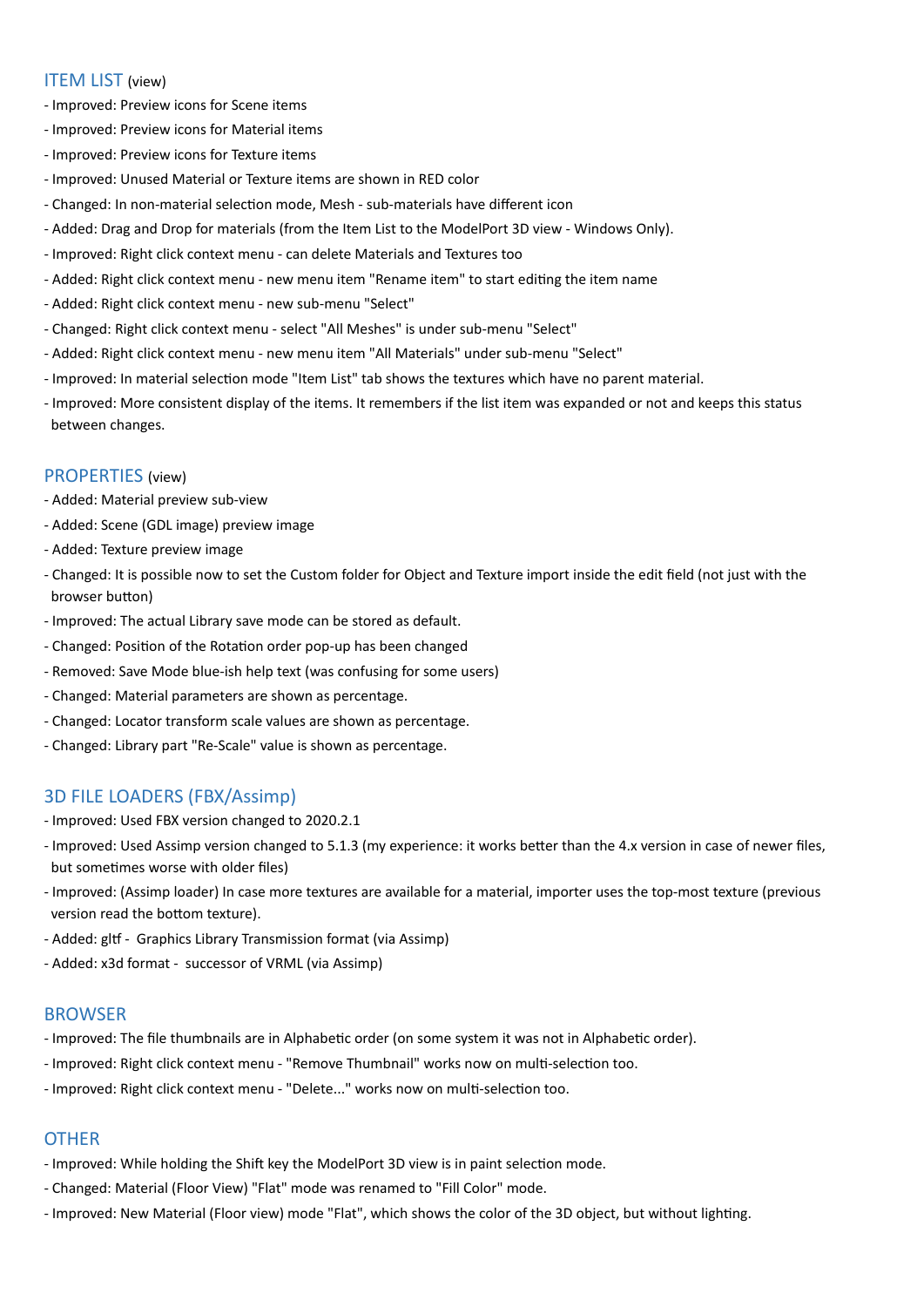- Changed: "Freeze poly-reduced geometry" is "Freeze geometry" geometry. It is not just a name change but the behavior was also changed. It freezes not just the Poly-reduction mode, but also the other mesh modifier flags (align, normals, etc.)
- Improved: ModelPort does automatic self-checking (for missing file components) at plugin start.
- Improved: Multi Scene editing. There can be more open scenes (Library Objects) in the ModelPort editor
- Improved: In case of new Archicad project ModelPort doesn't close the opened scenes.
- Changes: In ModelPort Preferences dialog: "Default Importers" is called now "Default Loaders"
- Changed: "Update Preview/Browser image" is called now "Capture View"
- Improved: In case of opening Archicad library part in ModelPort, it reads its preview picture too from the library object.
- Improved: Batch Import mode Import many files with a few clicks.
- Fixed: Plugin doesn't save the textures files (during import) in case the texture folder already exists.
- Improved: Plugin opens dialog to show the default value has been set to the new value.
- Improved: Floor view shows contour inside the same mesh where there are different materials around the edge.
- Fixed: Blinking of the UI